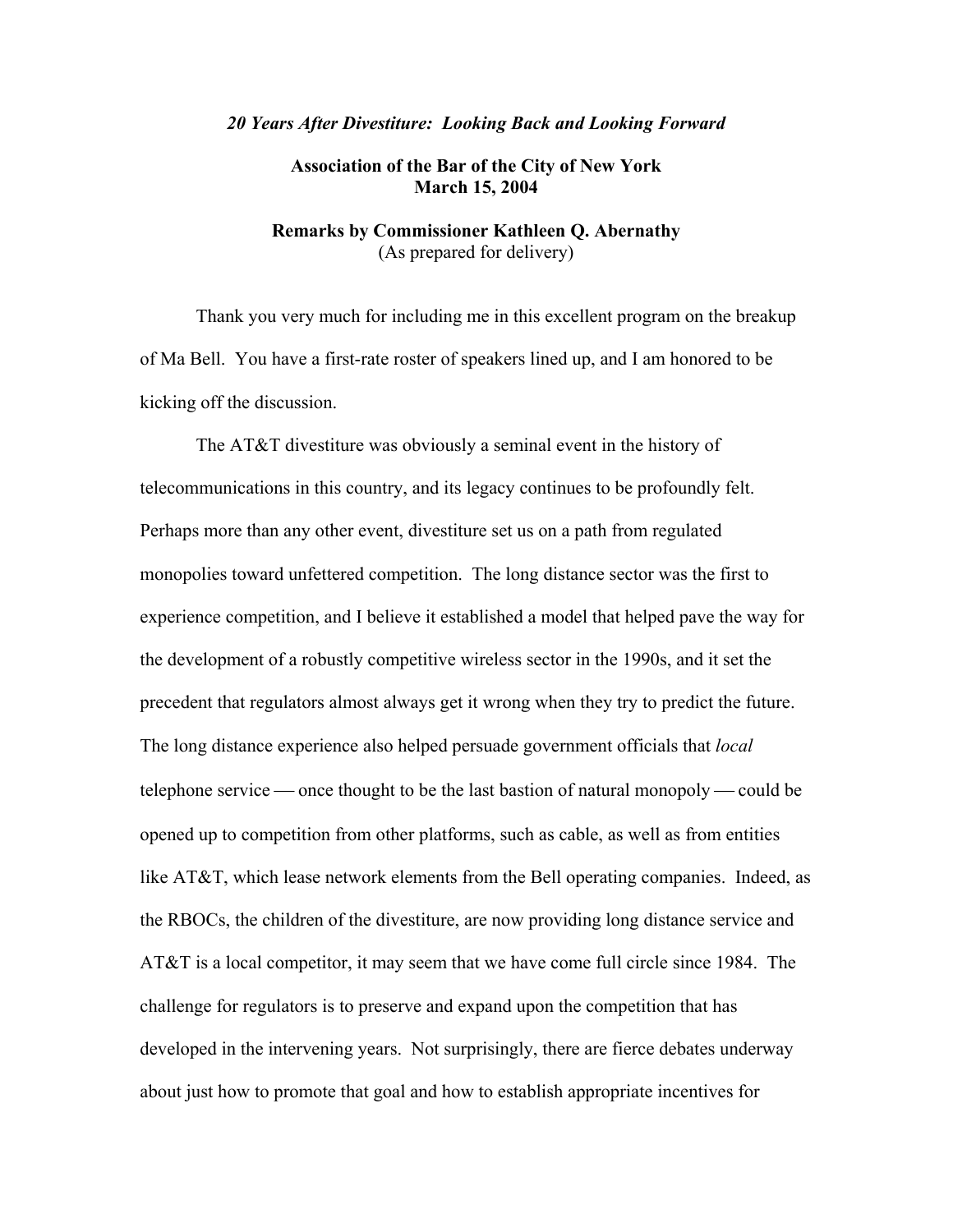continued infrastructure investment — in particular, whether to maintain expansive unbundling obligations or to scale them back.

 Tonight I will try to steer clear of those minefields. Instead, I want to focus on a question that is more closely related to divestiture, which is: What is the appropriate regulatory framework for the Bell companies' provision of long distance services? The Department of Justice filed its antitrust action against AT&T years ago based largely on concerns about the vertical integration of local networks and long-haul operations. Today, in light of the market-opening provisions of the Telecommunications Act of 1996 and the development of facilities-based alternatives, some argue that minimal government intervention is required. Others maintain that the Bell operating companies continue to possess the kind of market power that leads to the same threats of anticompetitive conduct that warranted antitrust intervention in the early 1980s. Especially in the wake of the Supreme Court's recent decision in *Trinko*, it seems clear that the FCC, rather than the antitrust authorities, will be responsible for resolving this debate.

 But before I delve any further into this discussion of the appropriate regulatory framework for the Bell companies' provision of long distance services, I will try to put it in context by providing some background information on the state of competition.

# **The Impact of Divestiture on Competition**

 One of the central questions posed by tonight's symposium is whether the primary policy goals of divestiture have been achieved. The answer, in my view, is a resounding yes. When divestiture occurred in 1984, AT&T's share of the long distance market exceeded 90 percent. It has fallen to approximately 30 percent, according to the most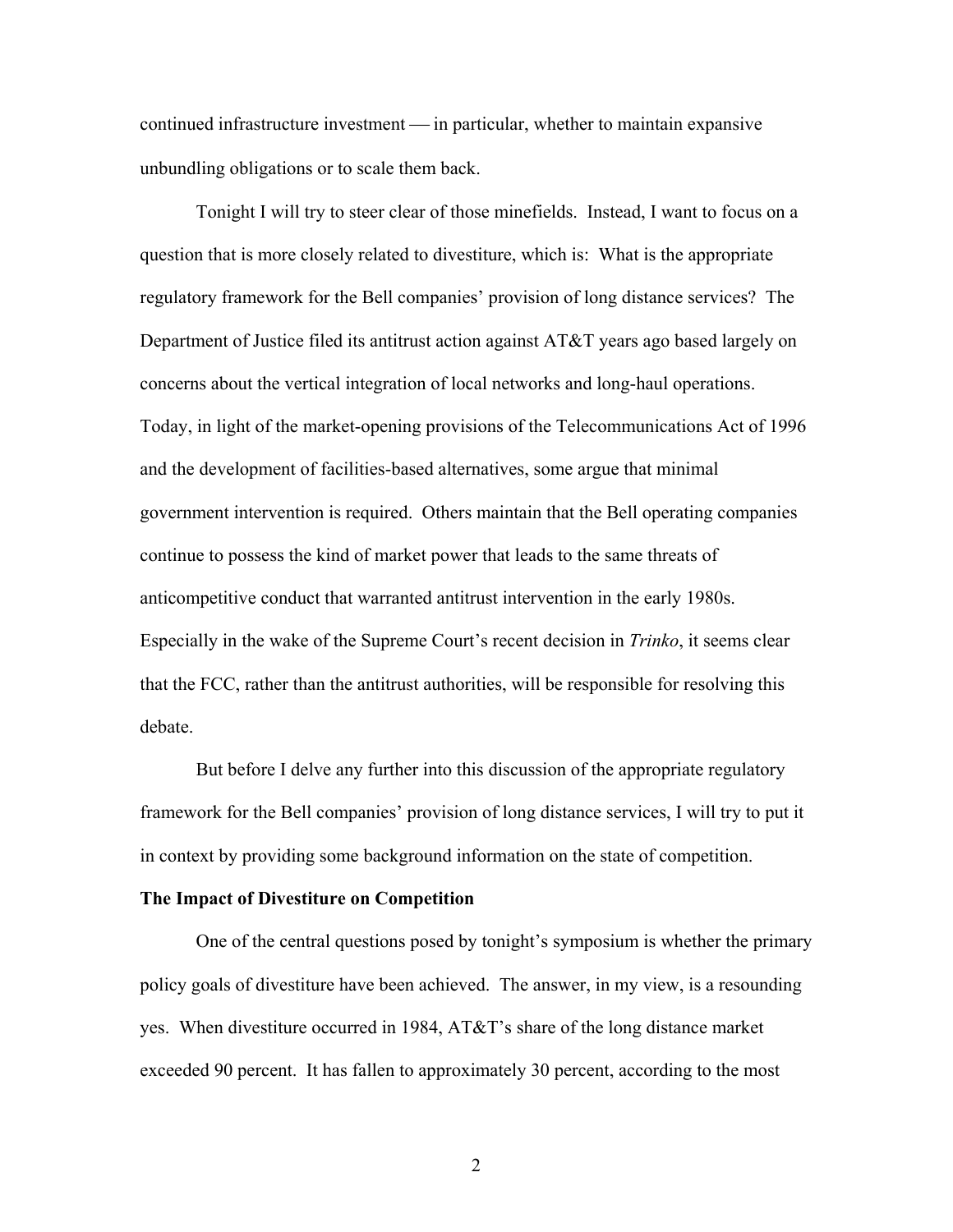recent FCC statistics. MCI was a pioneer in introducing competition, and today it is the second largest long distance provider. Sprint has also developed a significant market presence, and literally *hundreds* of other long distance providers, including many resellers, provide service throughout the United States. And as I mentioned earlier, the Bell companies have finally entered the long distance business, after many years of exile under the MFJ and then under section 271 of the Communications Act. They have collectively achieved a market share of greater than 15 percent in only a few years.

It is also important to recognize that competition in long distance sector isn't restricted to wireline carriers. Wireless companies also have become major providers of long distance service, even though they offer it as part of a bundle, rather than on a standalone basis. And in the future, I expect VOIP services available via cable modems and other broadband platforms to be a major player in the market for any-distance telecom bundles.

The entry of hundreds of competitors into the long distance market in the wake of divestiture has had exactly the effect that economics textbooks would predict. Prices have fallen dramatically, and carriers have increasingly focused on improving service quality and offering innovative bundles. Since 1984, long distance prices have fallen more than 80 percent, adjusting for inflation. In terms of service quality, we all remember Sprint's advertising campaign based on hearing a pin drop, and other carriers also have attempted to distinguish themselves on this basis. The bundling of local and long distance minutes by wireless carriers, and now emulated by wireline carriers, would not have occurred without competition. Most of us probably can remember how competition noticeably improved customer service, as well. For example, I doubt that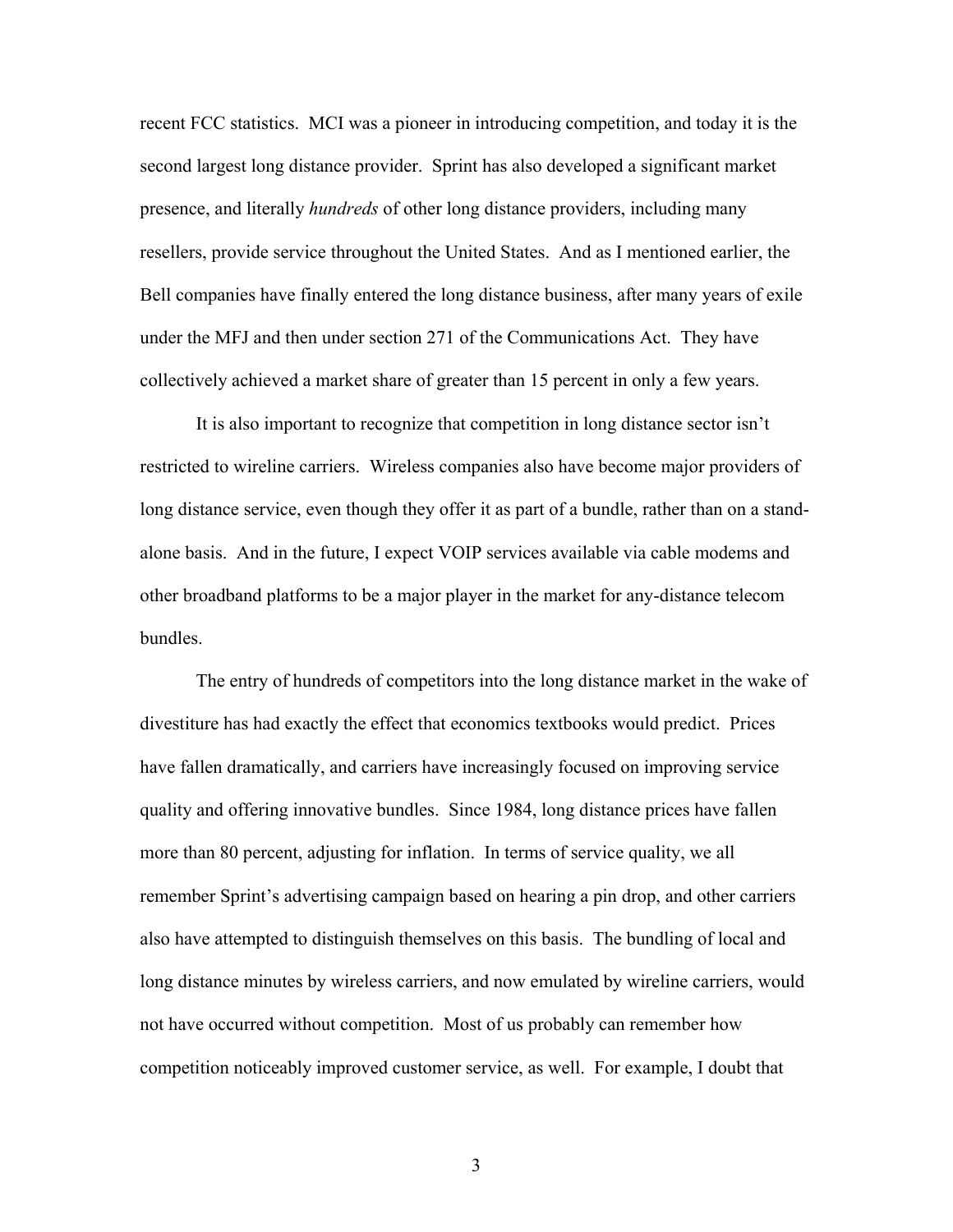people were thanked so often for using AT&T before divestiture changed the competitive landscape!

### **Developing an Appropriate Regulatory Framework for the Future**

As this brief history demonstrates, divestiture succeeded in ushering in unprecedented competition in the provision of telecommunications services. And now that the Bell companies have entered into the long distance marketplace, regulators must address the important question of what type of regulatory safeguards are necessary to preserve the vibrant competition that has developed in the wake of divestiture.

As we all know, Congress enacted a variety of nondiscrimination and structural separation requirements, which the FCC has implemented. Most importantly, these provisions require the Bell companies to provide long distance through a separate affiliate, which must operate independently from the BOC. The BOC and the affiliate must have separate officers, directors, and employees; must transact business on an arm's length basis; and must comply with various other requirements. The FCC has some discretion in implementing these statutory provisions; for example, while the Commission initially prohibited BOCs and their affiliates from sharing operating, installation, and maintenance functions, we decided last week to eliminate that restriction. But for the most part, the concept of structural separation is enshrined in the statute *that is, at least until the sunset provision in section 272(f) kicks in*.

Congress provided that the structural separation requirements imposed by section 272 expire three years after the Commission authorizes a Bell operating company to provide long distance in a particular state. In New York, for example, Verizon obtained section 271 authority in December 1999, and the section 272 separation requirements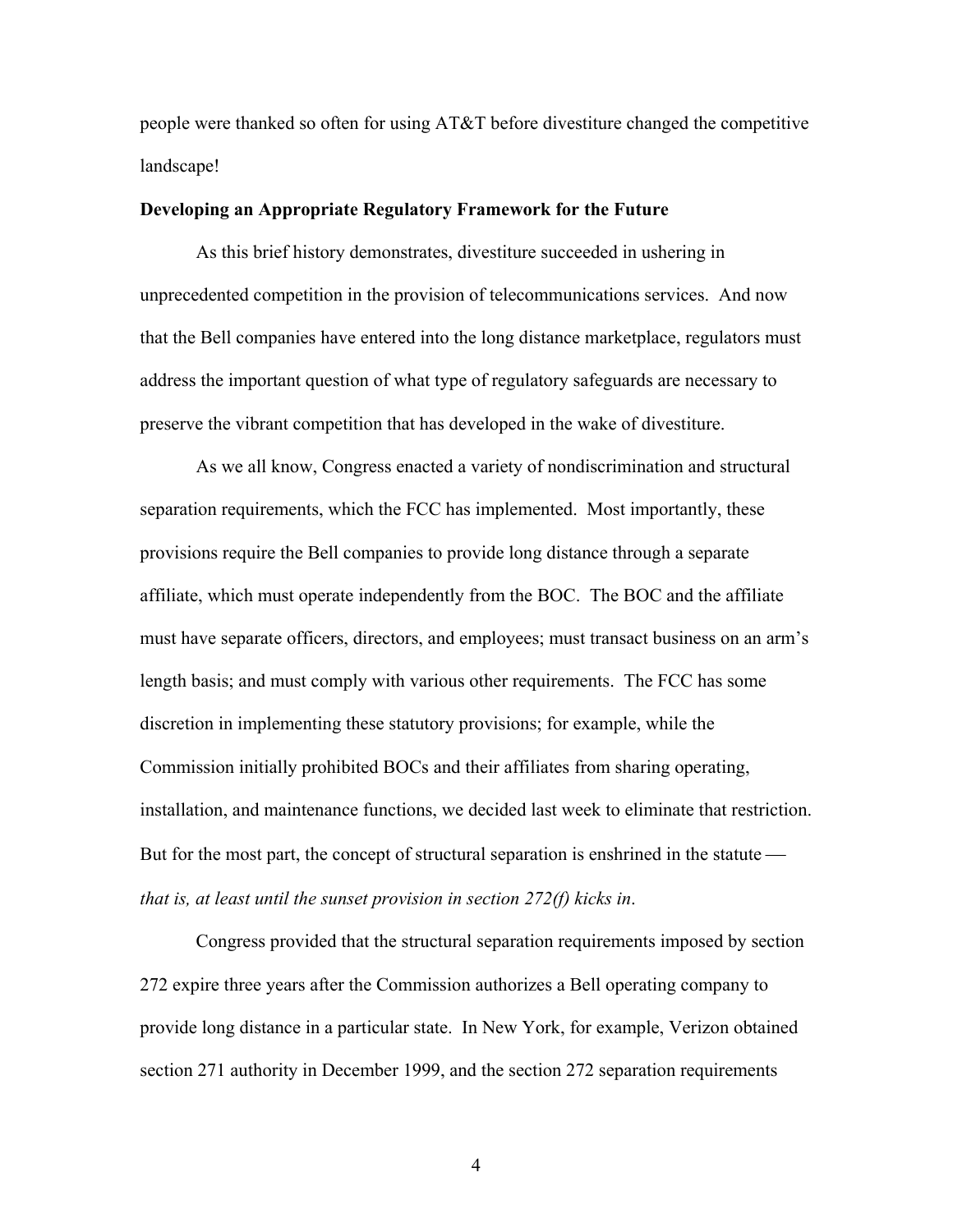sunset in December 2002. These requirements have since sunset in Texas, Kansas, and Oklahoma. The statute authorizes the FCC to extend the applicability of the separation requirements, but the Commission has yet to do so. Following the sunset of the separate affiliate requirements, Bell companies remain subject to certain nondiscrimination requirements under section 272(e). But the key point is that they are allowed to integrate the operation of the BOC and the long distance affiliate to a far greater extent than has been permitted since 1984.

Thus far, neither Verizon nor SBC has chosen to integrate its local and long distance operations in any of the states for which the separation requirements sunset pursuant to section 272(f). Part of the explanation may involve business strategy, but I suspect a bigger reason is that the Commission's rules treat the section 272 affiliate as nondominant but would subject an integrated company to dominant carrier regulation. In the competitive market for long distance services, the requirement to file tariffs with advance notice and detailed cost support, among other obligations, could lead to significant disadvantages.

 Last May, the FCC issued a notice of proposed rulemaking seeking comment on the type of regime that should govern following the sunset of the section 272 separation requirements. First, the Commission sought comment on how to define the relevant markets. For example, we asked whether we should analyze wholesale and retail markets separately and whether we should distinguish among particular customer classes, such as large enterprises, small and medium enterprises, and the mass market. The Commission also asked about the relevance of bundled service plans and cross-platform competition with wireless services in particular. The Commission also sought comment on the extent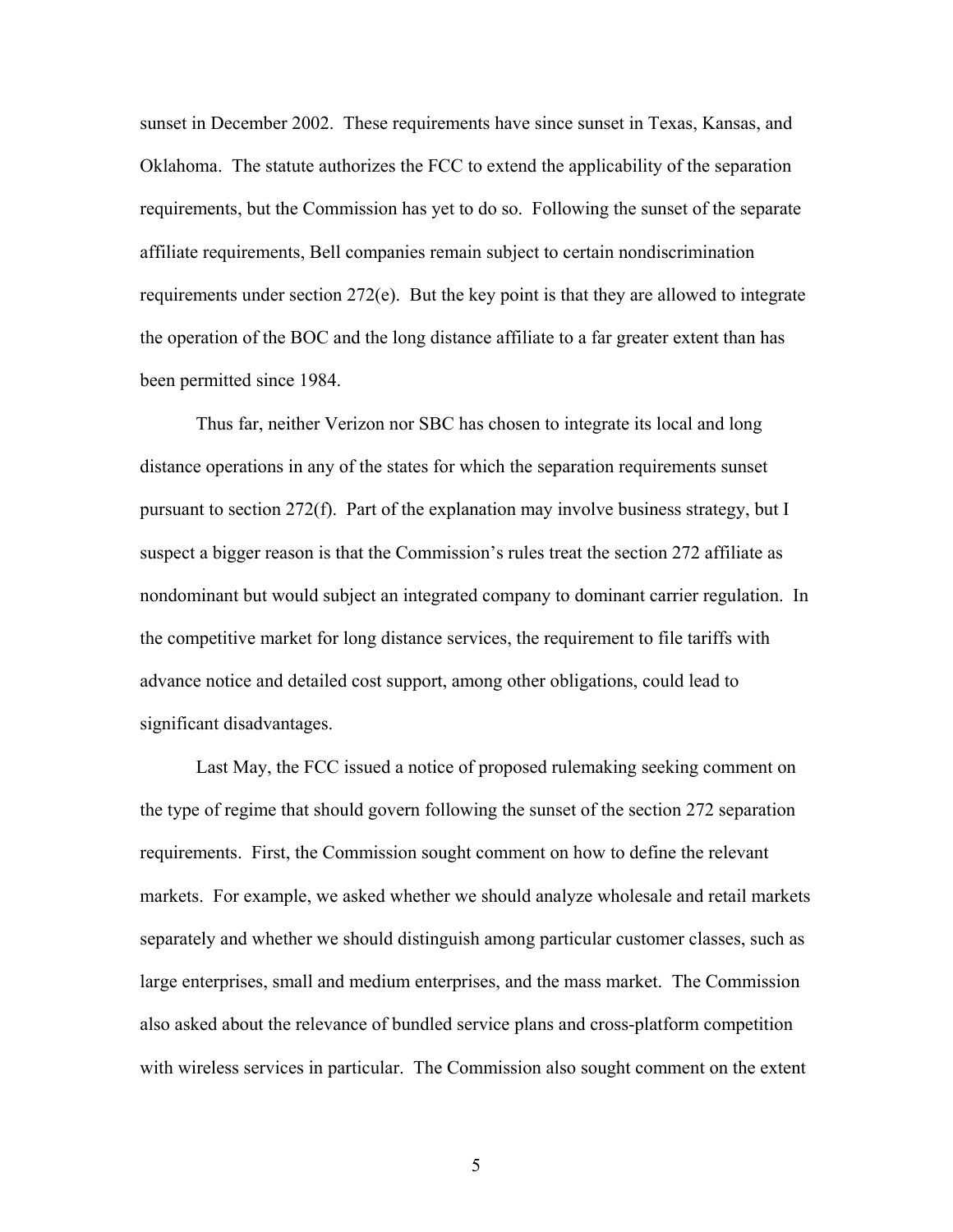to which facilities deployment by CLECs, cable operators, and others has increased the substitutability of competitive access services.

 After seeking comment on the relevant service and geographic markets, the Commission further asked whether the BOCs possess market power in any relevant market. In other words, do they have the ability to unilaterally raise prices by restricting output over a sustained period? And can the BOCs accomplish the same end by increasing their rivals' costs?

 Depending on the analysis of market power, the Commission asked what kinds of safeguards remain necessary to deter and detect anticompetitive behavior. In particular, the Commission sought comment on the costs and benefits of each aspect of the existing dominant carrier rules. The Commission also asked whether other existing requirements — such as the safeguards embodied in section  $272(e)$ , price cap regulation, and the affiliate-transaction rules — obviate the need for dominant carrier rules or other forms of regulation. In other words, is it time for an overhaul of our rules?

 I do not know when the Commission is likely to complete this rulemaking, but I encourage interested parties to participate actively. The regulatory structure we establish will be pivotal to the functioning of telecommunications markets for years to come.

 Another issue I wanted to highlight is enforcement. Now that we have granted section 271 authority in every state, our challenge moves from assessing whether local markets have been opened to competition to ensuring that they *remain* open. The Enforcement Bureau has established new procedures and a special compliance review team to monitor audit data, complaints, and other information.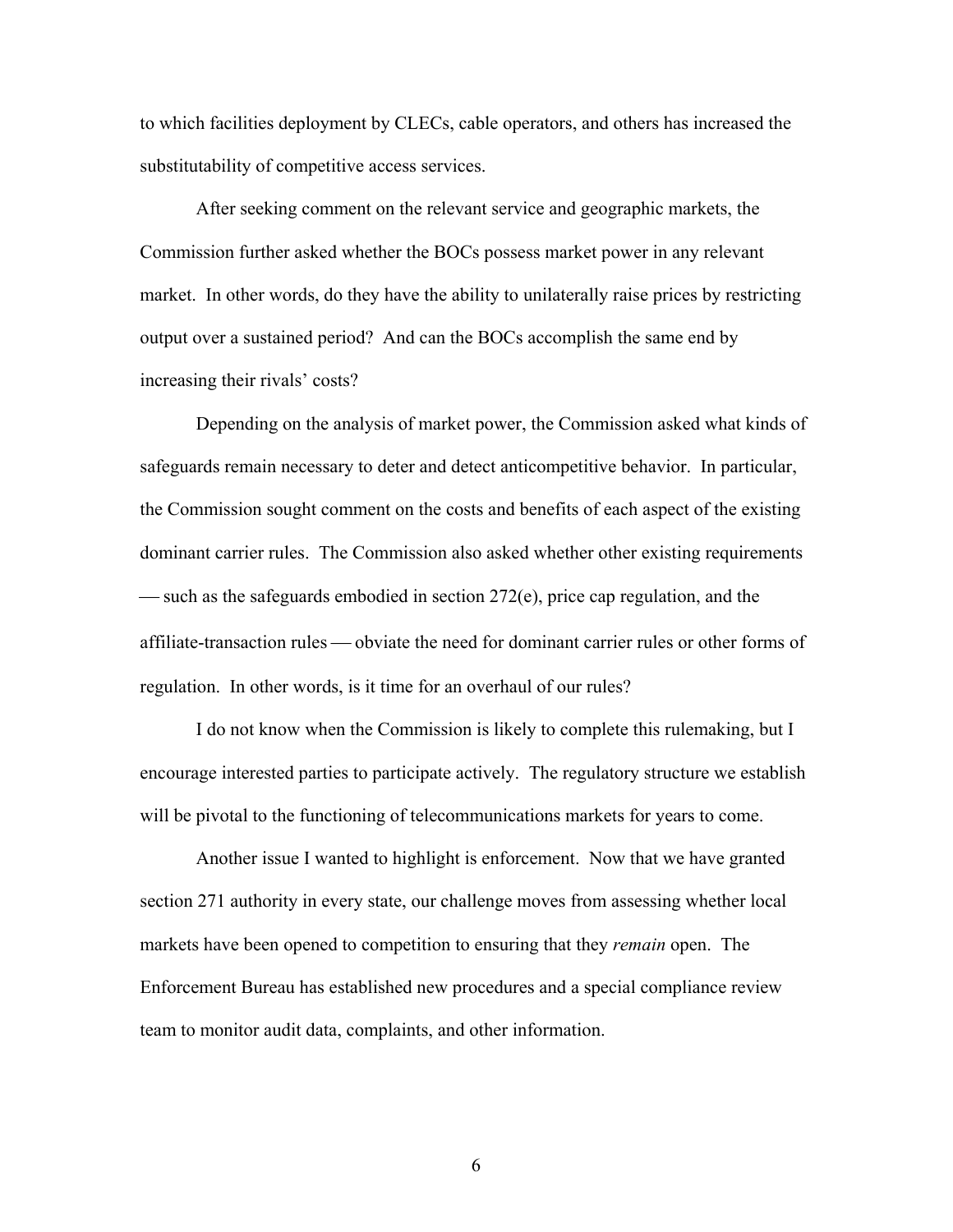In addition, the Commission is considering the adoption of performance metrics for special access services. The idea is to improve our ability to protect competition and consumers. I have not received a recommendation from our staff, so I cannot say at this point whether I will ultimately support particular proposals that have been submitted in our pending rulemaking. But I am open to imposing regulations if the record demonstrates that market forces have not produced appropriate performance. It is difficult to have an effective enforcement policy when we cannot adequately measure whether discrimination has occurred, because we lack of concrete data. The recent D.C. Circuit decision in the Triennial Review proceeding seems to offer another reason to consider performance metrics. Since the court held for the first time that the availability of special access services can negate potential impairment, and that could reduce the availability of unbundled transport, it seems all the more important to ensure that special access services are provisioned in a nondiscriminatory manner.

Finally, as we look ahead, I will try to be mindful of just how fluid and fastmoving telecommunications markets have become. Developments including accelerating broadband deployment and the growth in IP-based voice services will continue to revolutionize how we communicate. It would be a serious mistake for regulators to become too fixated on the structure of markets as they existed in the past, with their relatively neat divisions between local, long distance, and data. Without question, it is extremely difficult to predict where markets are heading and to make judgments on that basis. For example, when the Department of Justice blocked the proposed merger of MCI and Sprint only a few years ago, it was concerned about excessive concentration in the stand-alone long distance market. Now, it is possible that *there won't be* a stand-